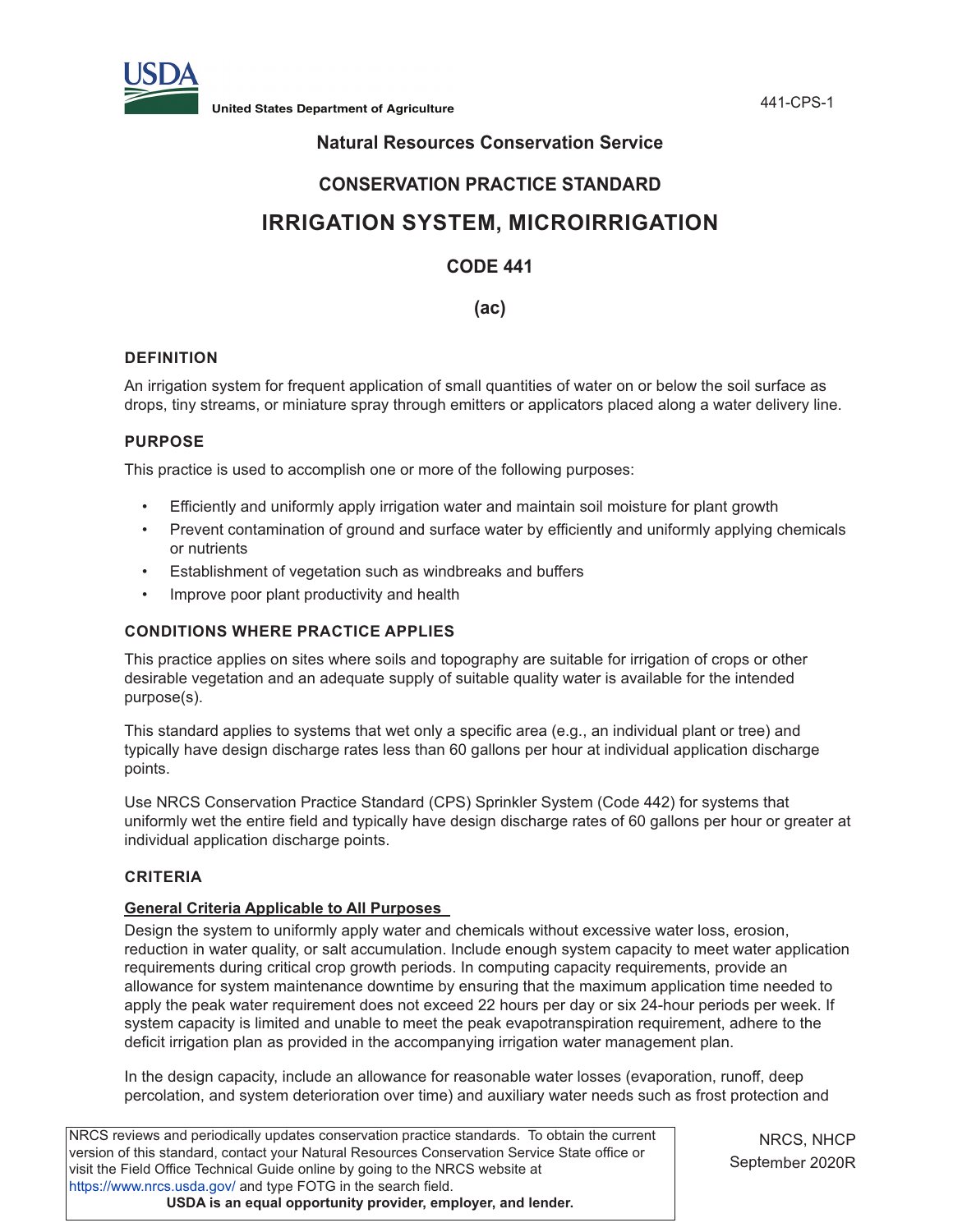cooling. If water test results indicate a need, include adequate water for leaching to maintain a steady state salt balance in the gross application volume calculation.

Include all system appurtenances necessary for proper operation. Size and position each appurtenance in accordance with sound engineering principles and site-specific requirements. Appurtenances include, but are not limited to, totalizing flow measurement devices, water filtration, air vent valves, vacuum relief valves, pressure relief valves, water control valves, pressure gauges, pressure regulators, and pressure reducers.

When lateral emitter spacing or capacities vary with each row, design the laterals separately. Design and install main and submain lines to have safe velocities. Anchor mains, submains, manifolds, and laterals as needed to prevent undesired movement.

#### **Water management plan**

Develop an irrigation management plan meeting the requirements of NRCS CPS Irrigation Water Management (Code 449) for use with this practice.

#### **Surface microirrigation systems**

Install surface drip lateral lines on the ground along the plant row(s). Lay out lines in a serpentine pattern to provide at least 2 percent extra length for surface laterals to allow for expansion and contraction of the line. Pin or anchor aboveground drip lines to prevent dislodging or movement of the line away from the plants or pots. In lieu of pins, laterals may be buried (2–4 inches) below the soil surface and under mulch or plastic row covers.

#### **Subsurface drip irrigation**

Tubing depth and spacing are soil and crop dependent. Select the emitter line depth based on the auxiliary irrigation methods used for leaching, germination, and initial development. The maximum lateral line distance from the crop row is 24 inches for annual row crops.

#### **Water quality**

Test and assess the water supply for suitability for irrigation. Test the water for physical, chemical, and biological constituents commonly found in the area that may cause clogging of microirrigation system emitters. Use water test results to determine irrigation suitability and treatment requirements.

### **Emitters**

Microirrigation emitters have inherent variabilities as a result of the manufacturing process. Use the manufacturer's coefficient of variation (CV) to assess acceptability of a particular product for a given application. Use products that have a CV of less than 0.05 for point source emitters and less than 0.07 for line source emitters.

Determine the design discharge rate for emitters based on manufacturer's data for expected operating conditions. Limit discharge rates to avoid creating runoff within the immediate application area. Select emitter spacing along each lateral to provide adequate water distribution and percent wetted area (Pw) to the plant root zone. Use procedures found in NRCS National Engineering Handbook (NEH) (Title 210), Part 623, Chapter 7, "Microirrigation," to calculate Pw.

#### **Operating pressure**

Select the design operating pressure in accordance with published manufacturer's recommendations. Account for pressure losses and gains through system components and field elevation effect. Design mains and submain lines to supply water to all manifold and lateral lines at a flow rate and pressure not less than the minimum design requirements of each subunit.

Provide adequate pressure to overcome all friction losses in the pipelines and appurtenances such as valves and filters. Maintain flow velocities at no more than 5.0 feet per second in all mains and submains or provide measures to adequately protect the pipe network against surge pressures where velocity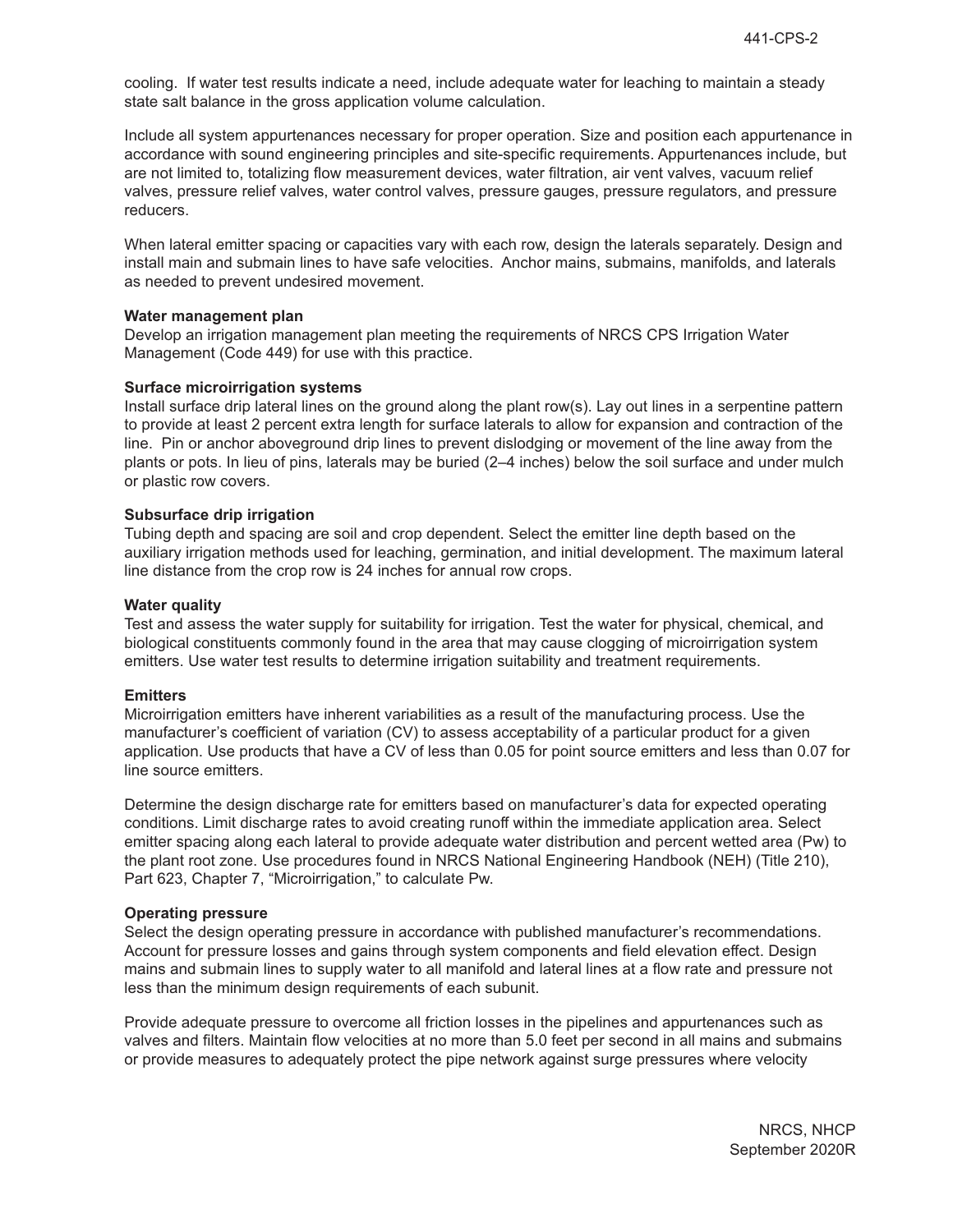restriction is not feasible (e.g., system flushing). Do not exceed the manufacturer's recommendations for maximum pressure in any lateral or manifold during any phase of operation.

Design manifold and lateral lines operating at the design pressure to provide uniform discharge to all applicators in an irrigation subunit or zone. The flows to all emitters in an irrigation subunit or zone must not have a total variation greater than 20 percent of the design discharge rate. Follow manufacturer recommendations concerning internal pressure during all phases of operation.

Use the criteria in NRCS CPS Irrigation Pipeline (Code 430) to design mains and submains.

#### **Emission uniformity**

Size mains, submains, and laterals to maintain subunit (zone) emission uniformity (EU) within recommended limits. Use procedures found in 210-NEH-623-7 to determine EU. Emitter uniformity for microirrigation systems equipped for chemigation must be at least 85 percent.

#### **Filters**

Provide a filtration system at the system inlet. Design the filters for a maximum head loss of 5 pounds per square inch (psi) under clean conditions. Base the maximum design head loss across a filter before cleaning on manufacturer's recommendations. In the absence of manufacturer's data, use a maximum head loss across a filter of 10 psi before cleaning.

Size the filtration system to prevent the passage of solids in sizes or quantities that might obstruct emitter openings. Design the filtration system to remove solids based on the emitter manufacturer's recommendations. In the absence of manufacturer's data or recommendations, design filtration systems to remove solids equal to or greater than one-tenth the emitter opening diameter.

Ensure filter backflush does not cause discharge of media material, excessive flush water, or unacceptable EU. To prevent erosion and/or chemical contamination, ensure the design provides for disposal and utilization of filter backflush water.

#### **Air/vacuum relief valves**

Design and install air and vacuum relief valves at system manifolds and lateral summits. Design and locate all vacuum relief valves to prevent introduction of soil particles into the irrigation system. Install air and vacuum relief valves on both sides of all subunit or manifold water supply control valves.

#### **Pressure regulators**

Use pressure regulators where topography and the type of applicator dictate their use.

### **System flushing**

Install appropriate fittings above ground at the end of all mains, submains, and lateral flush manifolds to facilitate flushing. An acceptable alternative to flush manifolds is the installation of fittings at the end of individual laterals to provide flushing above ground or into a drainage ditch.

Design the system to provide a minimum flow velocity of 1 foot per second during flushing. Do not exceed flush velocities of 7 feet per second in submains or manifolds located downstream from a control valve.Do not exceed the manufacturer's maximum recommended flushing pressure in laterals. Include a pressure gauge and/or Schrader valve tap at each flushing manifold outlet serving subsurface drip irrigation systems.

Make provisions for flush water discharged so that it does not cause erosion, water quality problems, or problems for electrical equipment, control valves, or hookups.

## **Additional Criteria for Preventing Contamination of Ground and Surface Water**

Ground and surface water contamination from microirrigation can occur when nutrients, pesticides, or water treatment chemicals (collectively known as chemigation) are applied through the system. Apply nutrients and pesticides based on the criteria in NRCS CPS Nutrient Management (Code 590) and NRCS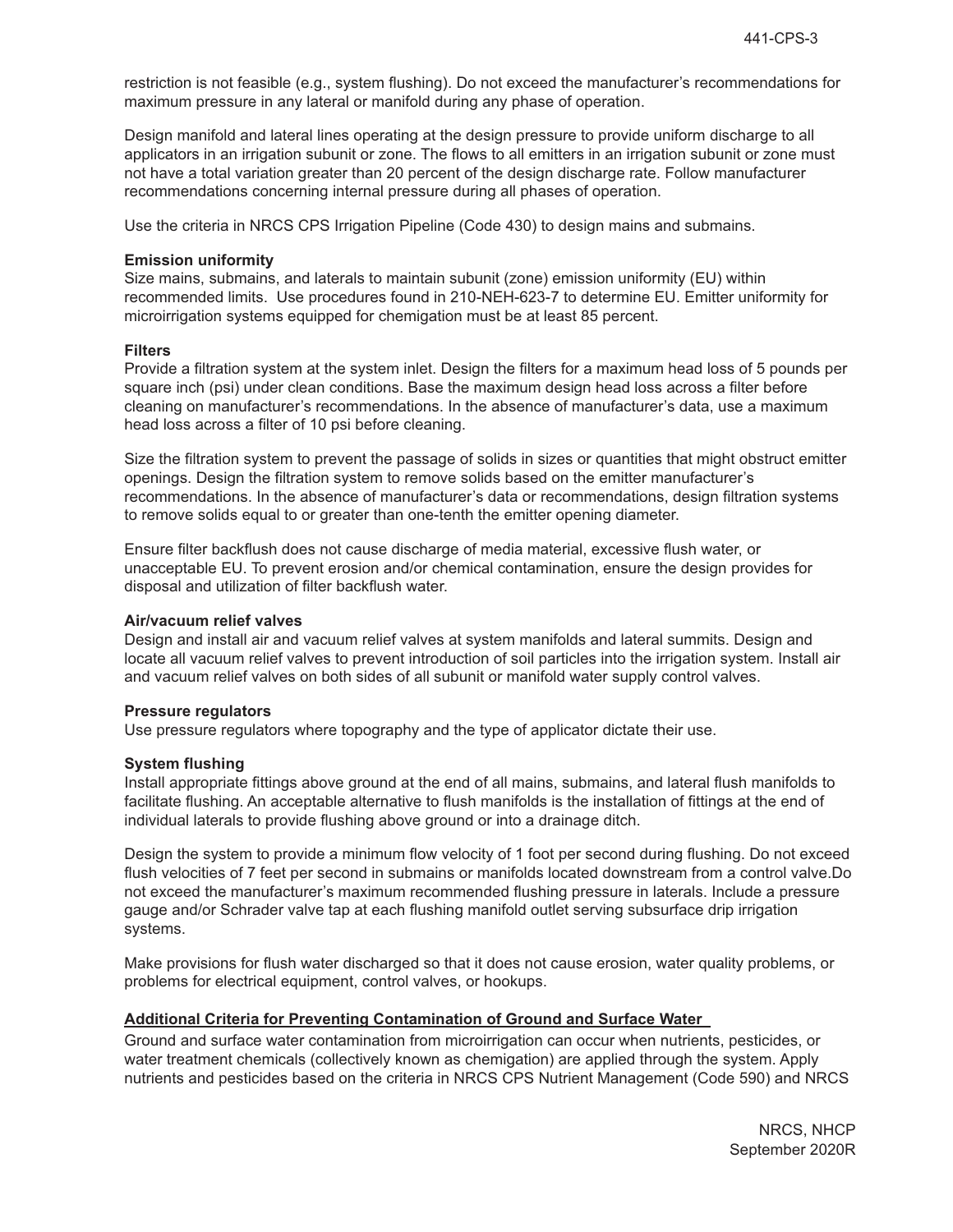CPS Pest Management Conservation System (Code 595). For water treatment chemicals, follow the manufacturer's requirements for safe application.Conduct chemigation in the minimum amount of time necessary to deliver the chemicals and flush the lines.

Provide backflow prevention devices on all microirrigation systems equipped for chemigation. Install injectors for chemigation and other automatic operating equipment in accordance with manufacturer's recommendations.

Apply chemicals at the rate and timing prescribed by the nutrient management plan, pest management plan, or manufacturer's recommendations. Do not exceed label recommendations.

Use testing of water supplies to avoid chemical reactions that might result in precipitate or biological plugging of emitters.

#### **Additional Criteria for Establishing Desired Vegetation**

#### **System capacity**

Design the system with capacity to provide supplemental water at a rate that will ensure establishment and survival of planned vegetation. Net application volumes per plant are dependent on the species of tree or shrub and their age (e.g., first, second, and subsequent years). Determine the gross application volume per plant using field application efficiency consistent with the type of microirrigation system planned.

Systems used only for establishing vegetation may utilize manual flush screen filters and manual flush valves or fittings at individual lateral ends. Install laterals, manifolds, submains, and mains using requirements found under General Criteria Applicable to All Purposes.

### **CONSIDERATIONS**

When planning this practice consider the following, as applicable:

- Because of the potential for emitter clogging, water quality is often the most important consideration when determining whether a microirrigation system is feasible.
- Chemical treatment of irrigation supply water may be required to prevent emitter clogging. This may include pH adjustment to prevent or remove scale and/or biocides to prevent or dissolve biological growth in the system. Calcium and iron precipitates are common when ground water is used. Biological growth often occurs when surface water is used.
- In the absence of local experience, use a field application efficiency of 80 percent to estimate system capacity.
- In arid climates with subsurface systems, natural precipitation and stored soil water is often inadequate to provide crop germination. Special provisions in addition to the microirrigation system, may be needed for germination (i.e., portable sprinklers). Limit the depth of subsurface systems on annual crops to retain the ability of the system to germinate seeds, unless providing other provisions for this function.
- During establishment of windbreaks, use longer, less frequent irrigations to encourage deeper root development to increase drought tolerance.
- Rodents can cause problems by chewing on plastic components of microirrigation systems. Take this into consideration when selecting materials and deciding on above, shallow, or belowground system installation.
- Organic farmers often apply less soluble fertilizers through microirrigation systems. This may require extra precautions against emitter clogging.
- Field shape and slope often dictate the most economical lateral direction. Laying laterals downslope can allow for longer lateral run lengths and lateral size reduction. However, the designer must ensure pressure stays in an acceptable range. Uneven topography may require the use of pressure-compensating emitters.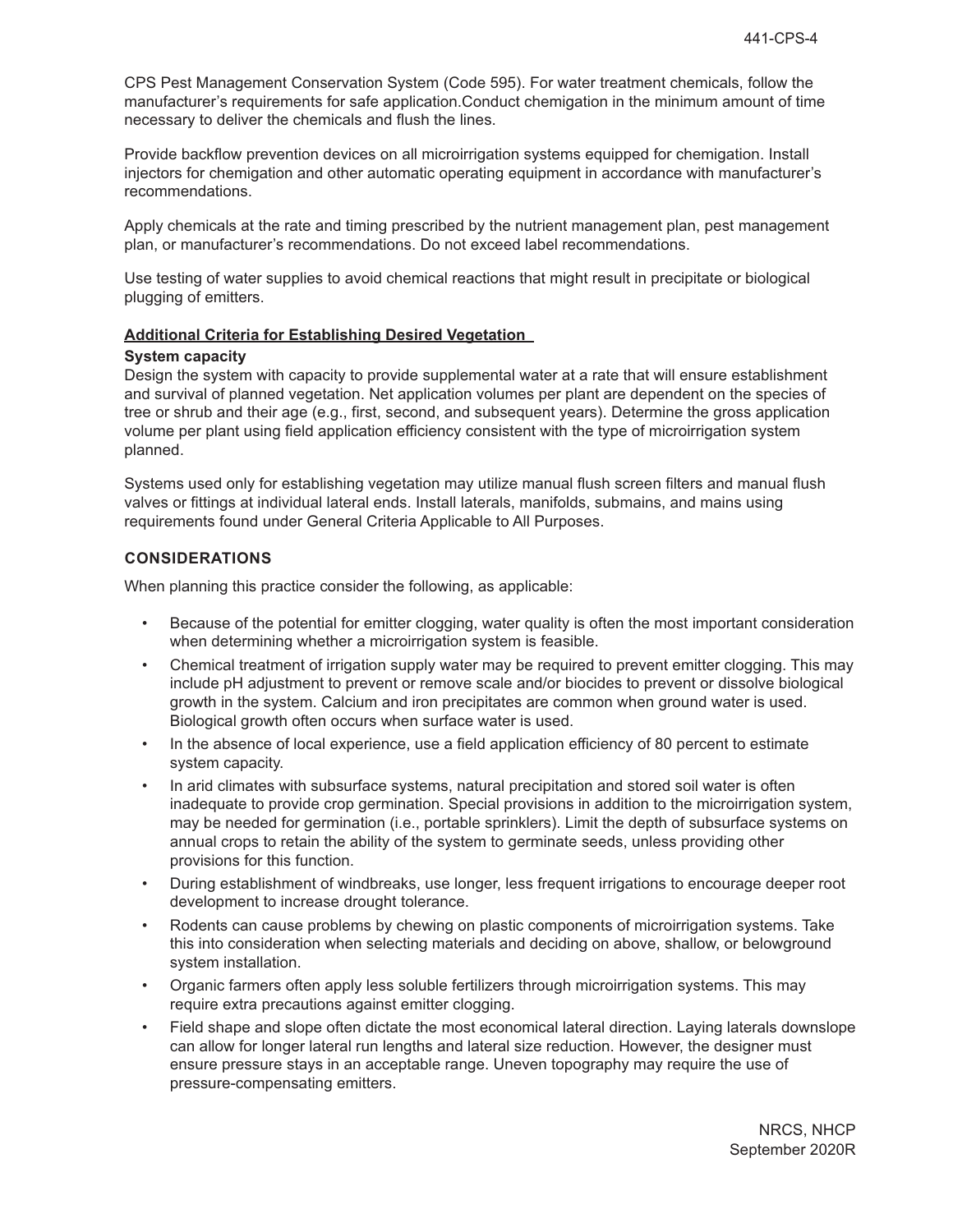- Economic assessments of alternative designs should include equipment, installation, and chemigation alternatives as well as operating costs.
- It is preferable to have an air/vacuum relief with continuous air release function on the main-line side of zone valves.
- Include secondary screen filters following the media filters or a rinse cycle valve to reduce the potential for release of contaminants following the backwashing process.
- To reduce the potential for runoff contamination, avoid chemigation when rainfall is expected unless the system applies chemicals under plastic mulch.
- Place laterals upslope of crop rows when they are on the contour to assure even wetting patterns within the root zone.
- When considering irrigation alternatives, compared to systems that wet the entire soil surface, microirrigation has the potential to save energy due to reduced water usage, and in some situations, reduced operating pressures.

## **PLANS AND SPECIFICATIONS**

Prepare plans and specifications that describe the requirements for properly installing the practice to achieve its intended purpose. As a minimum include—

- A plan map showing the location, key elevations, system layout documenting material, and sizes of all pipelines, control valves, air/vacuum valves, pressure regulating valves, wellhead components, and other appurtenances.
- System design pressure and flow rate.
- Subunit location, dimensions, and layout.
- Emitter type, exponent, flow coefficient, design operating pressure, and flow rate.
- Appurtenance location, type, size, and installation requirements.

Provide site-specific construction specifications that describe in writing the installation requirements of the irrigation system and all associated components.

## **OPERATION AND MAINTENANCE**

Develop and review a site-specific operation and maintenance (O&M) plan with the landowner/operator. Refer to 210-NEH, Part 652, Chapter 6, Section 652.0603(h), "Windbreaks" for O&M items specific to vegetation establishment. Provide specific instructions in the O&M plan for operating and maintaining the system to ensure it functions properly, including references to periodic inspections and the prompt repair or replacement of damaged components.

At a minimum, include in the O&M plan—

- Inspecting flow meter, if applicable, at least monthly during the growing season, and monitor water application.
- Cleaning or backflushing filters, as needed.
- Flushing lateral lines at least annually.
- Performing visual inspection of crop performance and emission device flows if visible and replace applicators, as necessary.
- Measuring pressure often on installed gauges or at Schrader valves with a handheld gauge to ensure proper system operation. A pressure drop (or rise) may indicate a problem.
- Checking pressure gauges to ensure proper operation. Repair or replace damaged gauges.
- Following proper maintenance and water treatment to prevent clogging based on emitter and water quality characteristics.
- Injecting chemicals as required to prevent precipitate buildup and algae growth. Conduct proper